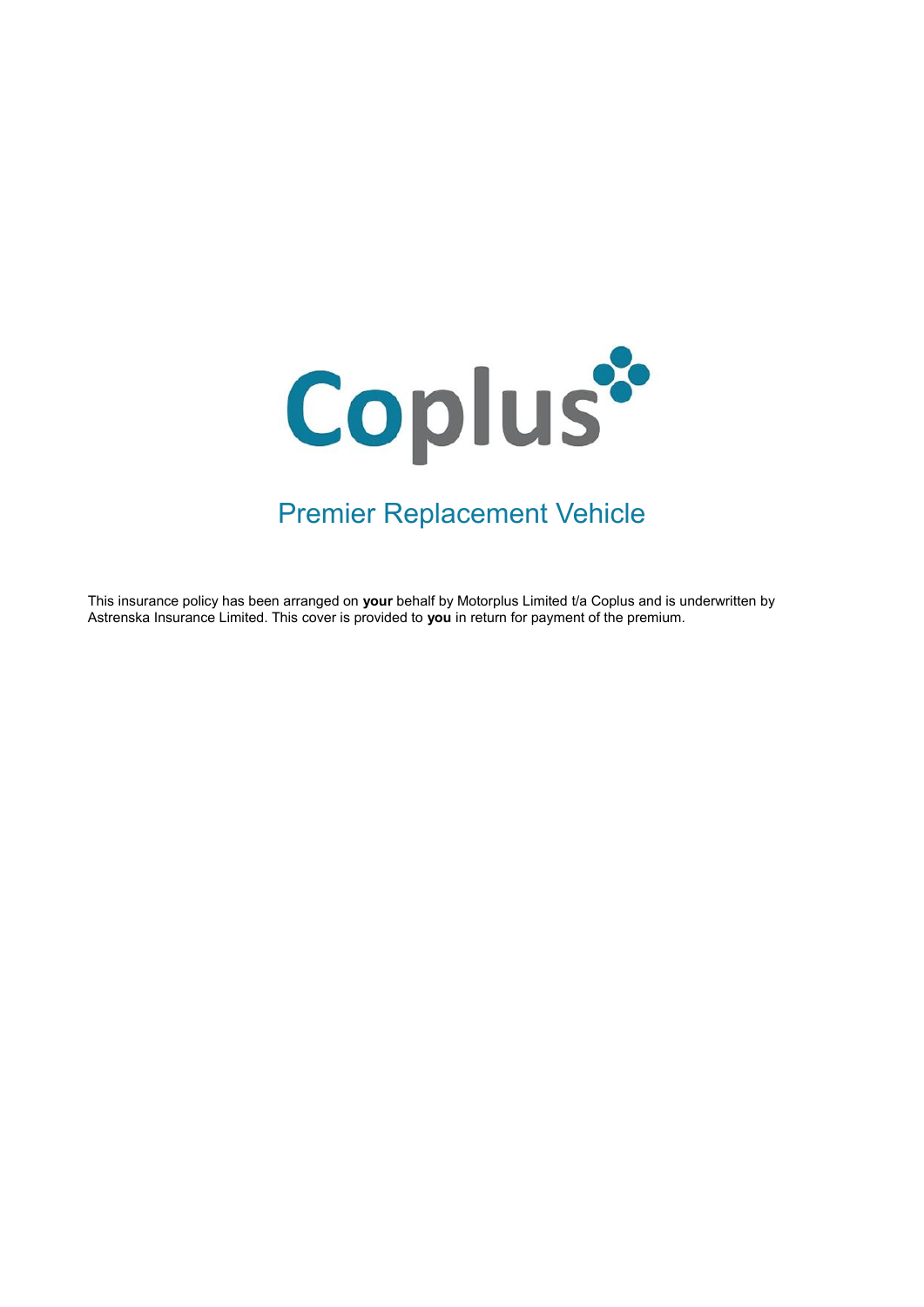

## **Policy Wording**

## **Who does it cover?**

- The policyholder;
- Any other person entitled to ride or drive the **vehicle** covered under the motor insurance policy who also meets the hire company's conditions

The **Replacement Vehicle** policy is available to policyholders living in England, Wales, Mainland Scotland, Northern Ireland, Jersey, Guernsey and the Isle of Man.

## **What criteria apply?**

- Any user of the **vehicle** must be covered by motor insurance which is in force throughout the duration of the **replacement vehicle** policy
- The insured **vehicle** must be roadworthy at the time of an **insured event** that gives rise to a claim and covered by a valid MOT certificate (if required)
- The insured **vehicle** must be covered by a valid and current operator's licence (if required)
- The insured person must meet the terms and conditions of the hire company. Which may include, but are not limited to:
	- i. Meeting any age requirement<br>ii. Having a valid driving licence
	- ii. Having a valid driving licence<br>iii. Meeting any residency require
	- Meeting any residency requirements

If the insured person cannot meet these requirements, a cash benefit may be payable as above, or **we** may consider paying alternative public transport costs. Alternatively, the insured person may be responsible for insuring the hire car themselves and any alternative insurance provided must be agreed with the hire company.

#### **Important information**

This policy has been offered based on information provided by **you**. If any of this information is incorrect, or changes during the term of **your** policy, please let **your** insurance broker know at **your** earliest convenience to ensure that **your** cover remains fully effective and in force.

**You** are required by the provisions of the Consumer Insurance (Disclosure and Representations) Act 2012 to take care to:

- a) supply accurate and complete answers to all the questions **we** or **your** insurance broker may ask as part of **your** application for cover under the policy;
- b) to make sure that all information supplied as part of **your** application for cover is true and correct;
- c) tell **us** of any changes to the answers **you** have given as soon as possible.

**You** must take reasonable care to provide complete and accurate answers to the questions **we** ask when **you** take out, make changes to and renew **your** policy. If any information **you** provide is not complete and accurate, this may mean **your** policy is invalid and that it does not operate in the event of a claim or **we** may not pay any claim in full.

This policy must be read together with **your** current schedule, insurance product information document and any endorsements or certificates. These items together form **your** contract of insurance.

| <b>CONTENTS</b>                               |            |
|-----------------------------------------------|------------|
| Who does it cover                             | page 1     |
| Important information                         | page 1     |
| How to make a claim                           | page 2     |
| How to make a complaint                       | page 2     |
| Our regulator and insurer                     | page 2     |
| <b>Privacy Statement</b>                      | page 3     |
| Renewal procedure                             | page 3     |
| Choice of law and jurisdiction                | page 3     |
| Contracts (Rights of Third Parties) Act 1999  | page 3     |
| <b>Financial Services Compensation Scheme</b> | page 3     |
| Sanctions                                     | page 3     |
| Use of language                               | page 4     |
| Other formats                                 | page 4     |
| General definitions                           | page 4 - 5 |
| Cover                                         | page 5     |
| General conditions                            | page 5 - 7 |
| General exclusions                            | page $7-8$ |
| Astrenska Privacy Notice                      | page 8 - 9 |

Coplus is a trading name of Motorplus Limited. Registered in England and Wales with Company No. 03092837. Head Office: Floor 2, Norfolk Tower, 48-52 Surrey Street, Norwich NR1 3PA. Registered Office: Speed Medical House, Eaton Avenue, Buckshaw Village, Chorley, Lancashire PR7 7NA. Motorplus Limited is authorised and regulated by the Financial Conduct Authority (309657).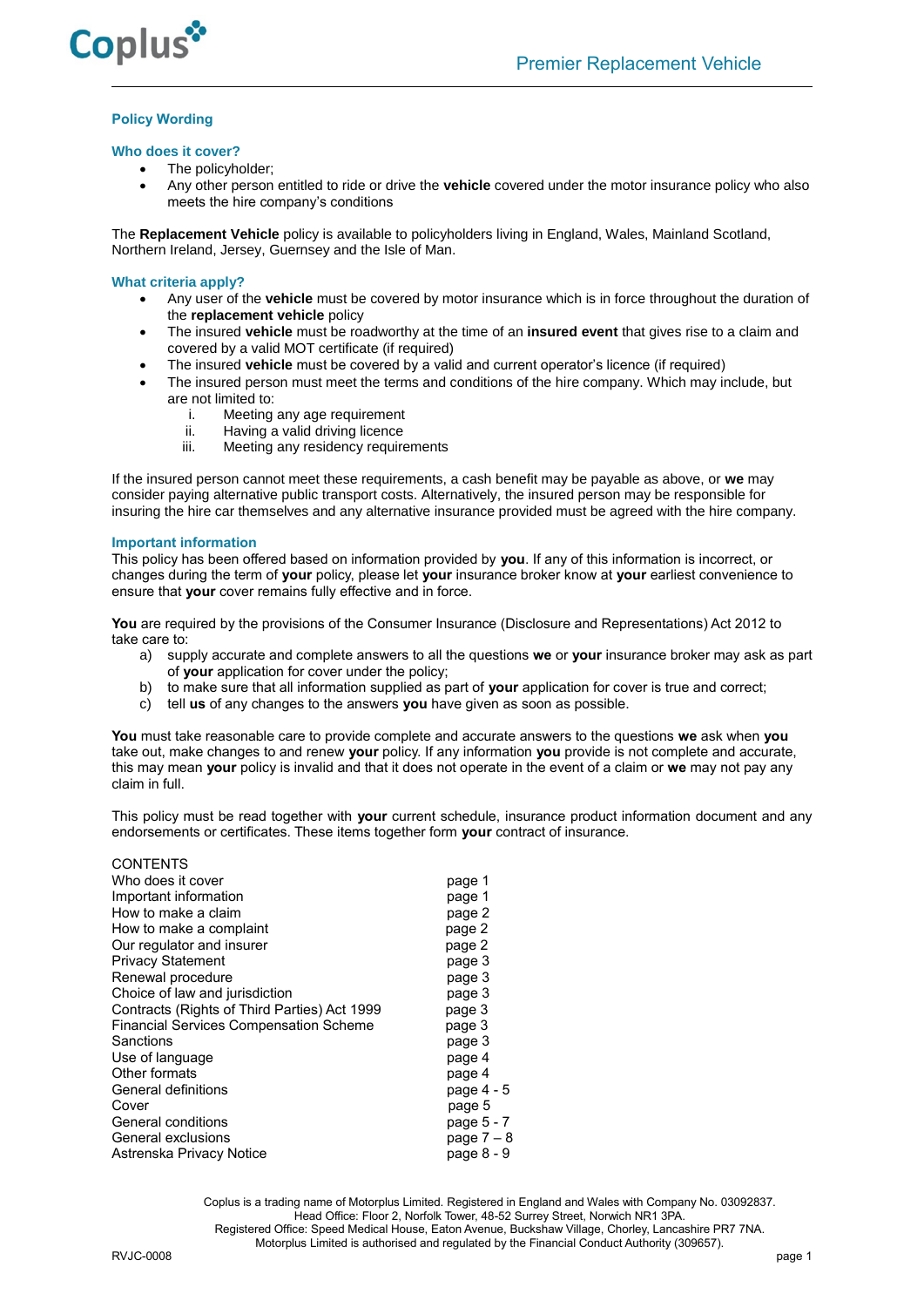

#### **How to make a claim**

In the event of a claim, please contact **us** as soon as reasonably possible after the **insured event** giving **us** as much information as **you** can about what has happened to bring about the claim. Please try to include the names and addresses of anyone else involved and any information provided by the police.

Telephone: **0333 241 3400** Email: claims@coplus.co.uk

Or **you** can write to **us** at: Coplus Floor 2 Norfolk Tower 48-52 Surrey Street Norwich NR1 3PA

In order for **us** to help **you** more efficiently, please quote **'Replacement Vehicle'** in all communications. An **insured event** involving theft or attempted theft, or vandalism must be reported to the police and a valid crime reference obtained.

#### **How to make a complaint**

**We** hope that **you** are completely happy with this policy and the service that **you** receive, however if **you** do have any reason to make a complaint, please contact **us**.

If **your** complaint relates to the sale of this policy, please contact **your** insurance broker.

If **your** complaint relates to a claim, please contact **us** at: Quality Assurance Manager **Coplus** Floor 2 Norfolk Tower 48-52 Surrey Street Norwich NR1 3PA

Telephone: **0333 241 9556**

It will assist **us** in handling **your** complaint quickly if **you** can please have **your** claim reference available when **you** contact **us**.

If for any reason it is not possible for **us** to reach an agreement, **you** have the right to make an appeal to the Financial Ombudsman Service. This applies if **you** are an individual, or in a business capacity if **your** annual turnover is up to EUR 2,000,000 (or equivalent in sterling) and **you** have fewer than 10 members of staff. **You** can contact the Financial Ombudsman Service at:

The Financial Ombudsman Service Exchange Tower London E14 9SR

Telephone: **0800 023 4567** Email[: complaint.info@financial-ombudsman.org.uk](mailto:complaint.info@financial-ombudsman.org.uk) Website: [www.financial-ombudsman.org.uk](http://www.financial-ombudsman.org.uk/)

#### **Our regulator and insurer**

This insurance is arranged by Motorplus Limited t/a Coplus and underwritten by Astrenska Insurance Limited, whose registered office is at Cutlers Exchange, 123 Houndsditch, London, EC3A 7BU. This insurance is effected in England and is subject to the Laws of England and Wales.

Astrenska Insurance Limited is authorised by the Prudential Regulation Authority and regulated by the Financial Conduct Authority and the Prudential Regulation Authority. Financial services register number 202846. These details can be checked on the Financial Services Register by visiting: www.fca.org.uk or by contacting the Financial Conduct Authority on 0800 111 6768.

Motorplus Limited t/a Coplus are authorised and regulated by the Financial Conduct Authority.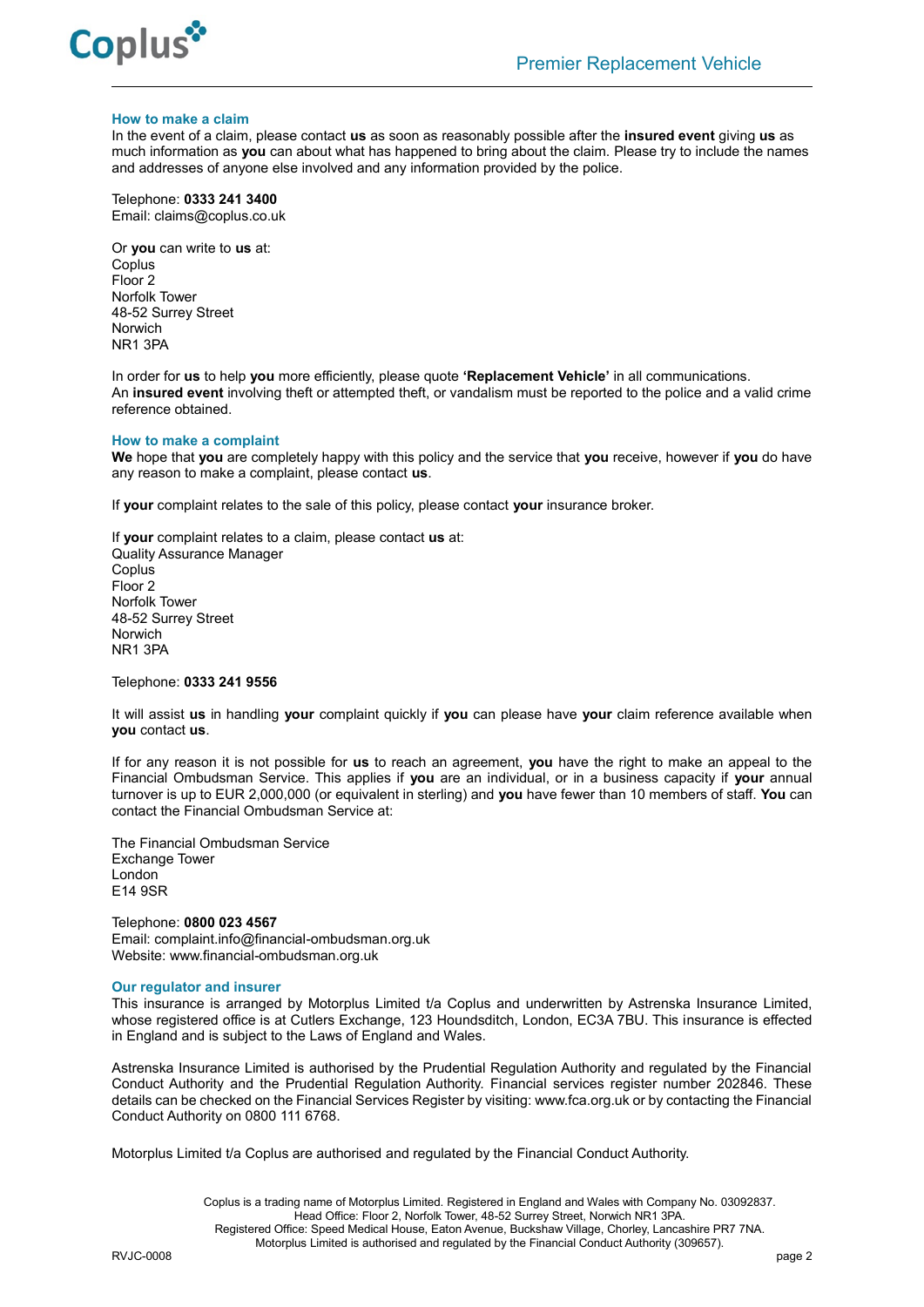

## **Privacy Statement**

For full details of how **we** protect **your** privacy and process **your** data please read the Privacy Statement that accompanies this policy. The Privacy Statement can also be viewed online by visiting [https://www.coplus.co.uk/data-privacy-notice](https://www.coplus.co.uk/data-privacy-notice/)

#### **Telephone calls**

Please note that for **our** mutual protection telephone calls may be monitored or recorded.

## **Fraud prevention, detection and claims history**

In order to prevent and detect fraud **we** may at any time:

- share information about **you** with other organisations and public bodies including the police;
- check and/or file **your** details with fraud prevention agencies and databases, and if **you** give **us** false or inaccurate information and **we** suspect fraud, **we** will record this.

**We** and other organisations may also search these agencies and databases to:

- help make decisions about the provision and administration of insurance, credit and related services for **you** and members of **your** household;
- trace debtors or beneficiaries, recover debt, prevent fraud and to manage **your** accounts or insurance policies;
- check **your** identity to prevent money laundering, unless **you** provide **us** with other satisfactory proof of identity;
- undertake credit searches and additional fraud searches.

## **Renewal procedure**

The term of **your replacement vehicle** policy is one year. The **period of insurance** will end exactly one year after inception unless **you** renew **your** policy. If **you** wish to renew this insurance policy please contact **your**  insurance broker who will be able to discuss **your** requirements. If any of **your** circumstances change during **your period of insurance** that could affect any term contained within this policy, **you** must notify **your** insurance broker as soon as **you** can as failure to do so may invalidate **your** insurance or lead **us** to decline a claim.

## **Choice of law and jurisdiction**

Unless otherwise agreed in writing, the law of England and Wales will apply to the contract or if at the date of contract **you** are a resident of Scotland, Northern Ireland, Channel Islands or the Isle of Man, in which case the law for that country will apply.

Unless otherwise agreed in writing, the courts of England and Wales, or the country in which **your** main residence is situated will have jurisdiction for hearing and determining any litigation arising out of or in connection with any dispute regarding the interpretation of this policy.

## **Contracts (Rights of Third Parties) Act 1999**

The terms of this policy are only enforceable by the named insured**.** A person who is not a named insured has no rights under the Contracts (Rights of Third Parties) Act 1999 to enforce any term of this policy but this does not affect any right or remedy of a third party, which exists or is available apart from that Act.

#### **Your Agreement with Others**

This contract of insurance is personal to **you** the policyholder, and the **insurer**.

The **insurer** will not be bound by any agreement between **you** and **your** appointed representative, or **you** and any other person or organisation.

**You** may not assign any of the rights under this policy without the **insurer's** express prior written consent.

## **Financial Services Compensation Scheme**

Astrenska Insurance Limited is covered by the Financial Services Compensation Scheme. **You** may be entitled to compensation from the scheme in the event that Astrenska Insurance Limited cannot meet its obligations. This depends on the type of insurance and the circumstances of the claim. Most insurance contracts are covered for 90% of the claim with no upper limit. **You** can obtain further information about compensation scheme arrangements from the FSCS by visiting [www.fscs.org.uk.](http://www.fscs.org.uk/)

## **Sanctions**

**We** shall not provide cover or be liable to pay any claim or other sums, including return premiums, where this would expose **us** to any sanction, prohibition or restriction under United Nations resolutions, asset freezing or trade or economic sanctions, laws or regulations of the European Union, United Kingdom, and/or all other jurisdictions where we transact business.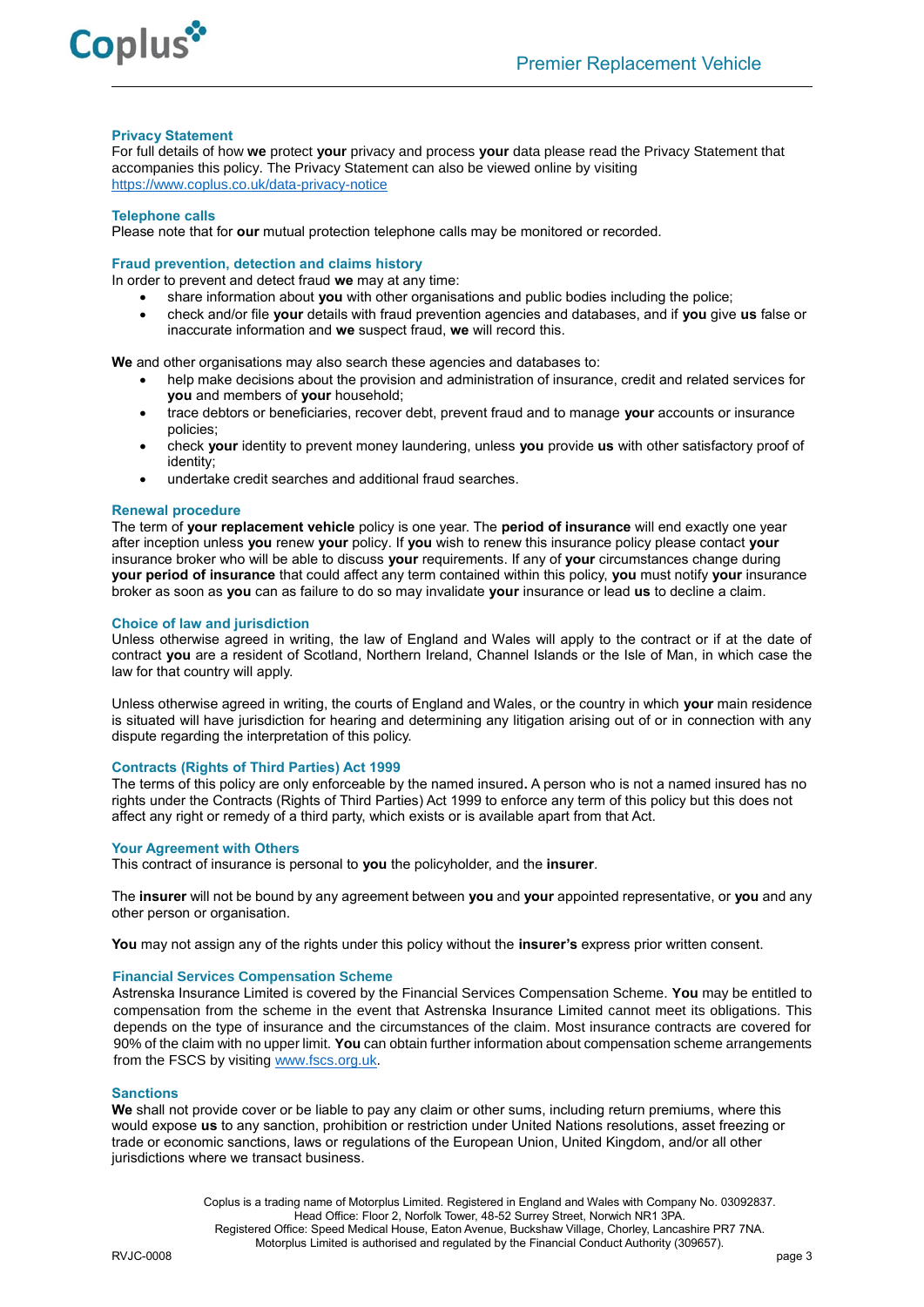



#### **Use of language**

Unless agreed otherwise, for the purposes of this insurance contract the language used will be English.

## **Other formats**

If **you** require this document in any other format please do not hesitate to contact **us**.

## **General definitions**

The words and phrases listed below will have the same meanings wherever they appear in this policy. These words and phrases can be identified in **bold** throughout the policy.

## **Beyond Economical Repair**

The **vehicle** being assessed as being **legally unroadworthy** and damaged beyond the point where it would be economical to fund its repair. In the event that **you** are comprehensively insured, such assessment must be made by **your** motor insurers. In the event that **your** motor insurance is not comprehensive, such assessment will be made by **us**, or (if **you** are not responsible for the accident) by the insurers of the party responsible for the accident.

## **Hire Firm**

A member of **our** network of approved motor **vehicle** hire companies.

#### **Hire Period**

The period from the date a **replacement vehicle** is delivered to **you** until the earliest of the following dates:

- a) where the insured **vehicle** is **beyond economical repair**, the date when **you** receive a payment which **you** accept in respect of the value of the insured **vehicle**; or
- b) where the insured **vehicle** is **beyond economical repair** and **you** receive an offer of settlement in respect of the insured **vehicle** which **we** consider reasonable, but which **you** want to reject, the date on which **we** notify **you** of **our** opinion; or
- c) where the insured **vehicle** is stolen and recovered and found to be immediately driveable, the date the insured **vehicle** is recovered; or
- d) where the insured **vehicle** is stolen and recovered and found to be undriveable, the date when **you** are advised that the insured **vehicle** is driveable;
- e) where **your** claim is declined by **your** motor insurers, the date when **you** receive notification of this fact; or
- f) the end of the  $14<sup>th</sup>$  day of hire; or
- g) the insured **vehicle** has been repaired.

Note: Hire is calculated on the basis of a 24 hour period. For example, if a **replacement vehicle** is delivered to **you** at 3pm on Monday, the end of the fourth day would be 3pm on Friday. Anything over 24 hours (i.e. after 3pm in this example) will be classified as the next day

## **Insured event**

Either:

- a) The theft or attempted theft of or damage by fire, accident or act of malicious damage to the Insured **vehicle** where the **vehicle** is deemed **legally unroadworthy** or **beyond economical repair**; or
- b) the theft of the insured **vehicle** where it remains unrecovered.

An insured event must be covered by the motor insurer of the **vehicle.**

#### **Insurer**

Astrenska Insurance Limited.

## **Legally Unroadworthy**

Damaged in a manner which renders it unfit for lawful use on a public highway within the **territorial limits**. **We** may ask **you** to prove the **vehicle** is legally unroadworthy by submitting an engineer's report.

#### **Period of insurance**

The period of 12 calendar months beginning with the date of inception of this **replacement vehicle** Policy, or until the next expiry date of the motor insurance policy to which this policy is annexed, whichever period is the less. All cover under this policy will cease if there is no motor insurance policy in force.

## **Replacement vehicle**

A replacement vehicle selected by **us** and having an equivalent engine capacity to the insured **vehicle**, but not exceeding class P3 (for example, Audi A3 1.9, Mercedes C180 or equivalent)

#### **Territorial limits**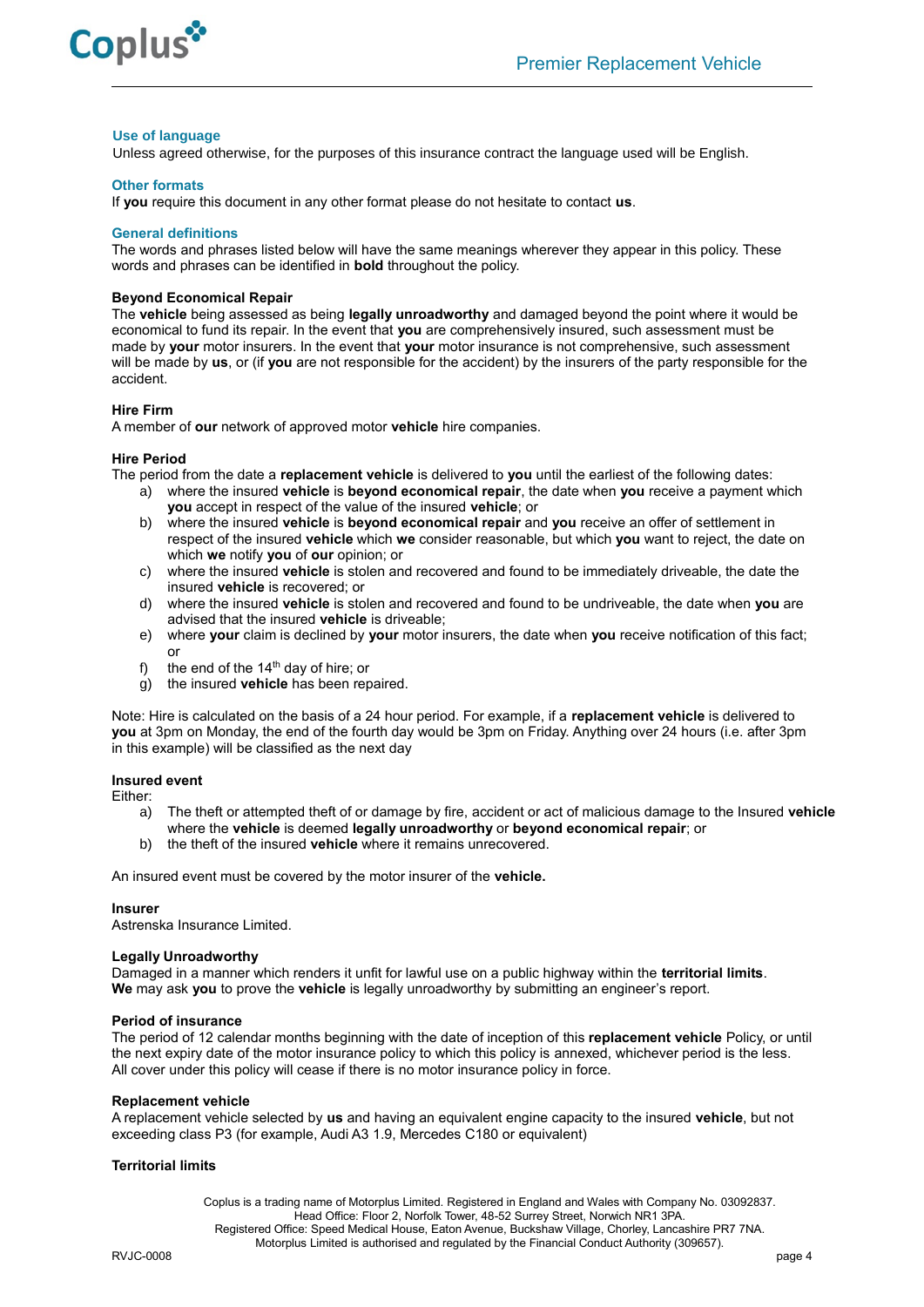

England, Wales, Mainland Scotland, Northern Ireland, Jersey, Guernsey and the Isle of Man.

## **Terrorism**

Any direct or indirect consequence of terrorism as defined by the Terrorism Act 2000 and any amending or substituting legislation.

## **Vehicle**

The vehicle(s) specified in the motor insurance policy which was being driven or ridden by a person entitled to drive or ride.

## **Vehicle hire costs**

The cost of hiring a **replacement vehicle** for one continuous **hire period.**

## **You/your**

You and any other person driving the insured **vehicle** with your permission and under the cover of your motor insurance providing they satisfy the **hire firm's** standard terms and conditions of hire in force at the date of the insured incident and also providing that they are resident within the **territorial limits.**

## **We/our/us**

Motorplus Limited t/a Coplus acting on behalf of Astrenska Insurance Limited.

## **Cover**

Upon payment of the premium, where the insured **vehicle** has been **beyond economical repair**, is **legally unroadworthy** or remains unrecovered as a result of an **insured event** arising within the **territorial limits** during the **period of insurance,** the **insurer** will arrange:

- 1. A **replacement vehicle** to be provided to **you** for the duration of the **hire period**. The **insurer will** pay the **vehicle hire costs** provided that the hire has been arranged by **us** through a **hire firm.** The **replacement vehicle** will be delivered to **you** as soon as is practically possible following **your** report of an **insured event** to **us**;
- 2. If the **hire firm** is unable to supply **you** with a **replacement vehicle** because **you** do not meet their terms and conditions of hire, then the **insurer** will either at their discretion:
	- a. pay a cash benefit up to £250 per **insured event**; or
	- b. cover the cost of alternative public transport up to a maximum of £300 per **insured event** on receipt of valid receipts and/or tickets.

## **General Conditions**

The following conditions apply to all sections of this policy. **You** must comply with them where applicable in order for **your** insurance to remain in full force and effect.

#### **1. Claims**

- a) **You** must keep **us** fully informed at all times of all matters relating to the **insured event** and in particular must notify **us** as soon as practicable if an insured **vehicle** that has been stolen is recovered, or if an insured **vehicle** is rendered driveable;
- b) **You** must report all claims to **us** within 14 working days of the **insured event**. All claims must be reported to **your** motor insurer to claim under this policy;
- c) **You** must report any **insured event** involving theft or attempted theft or malicious damage must be reported to the police and a valid crime reference obtained;
- d) **You** must respond to **us** promptly in all matters relating to a claim;
- e) **We** reserve the right to:
	- i) take over any claim or civil proceedings at any time and conduct them in **your** name;
	- ii) negotiate or settle any claim on **your** behalf;
	- iii) contact **you** directly at any point concerning **your** claim.

## **2. Conditions of Hire**

**You** must abide by the **hire firm's** terms and conditions of hire at all times during the **hire period**. These terms and conditions will be made available to **you** before **you** opt to accept a **replacement vehicle**.

If **you** do not meet these terms and conditions, a cash benefit of up to £250 per **insured event** may be payable as noted in the Cover Section, part 2 (above). This benefit will be paid at the **insurers** discretion and only when they are satisfied that a **replacement vehicle** cannot be provided to **you** by the **hire firm**. Alternatively the **insurer** may consider the cost of alternative public transport up to £300 per **insured event** as noted in the Cover Section, part 2 (above).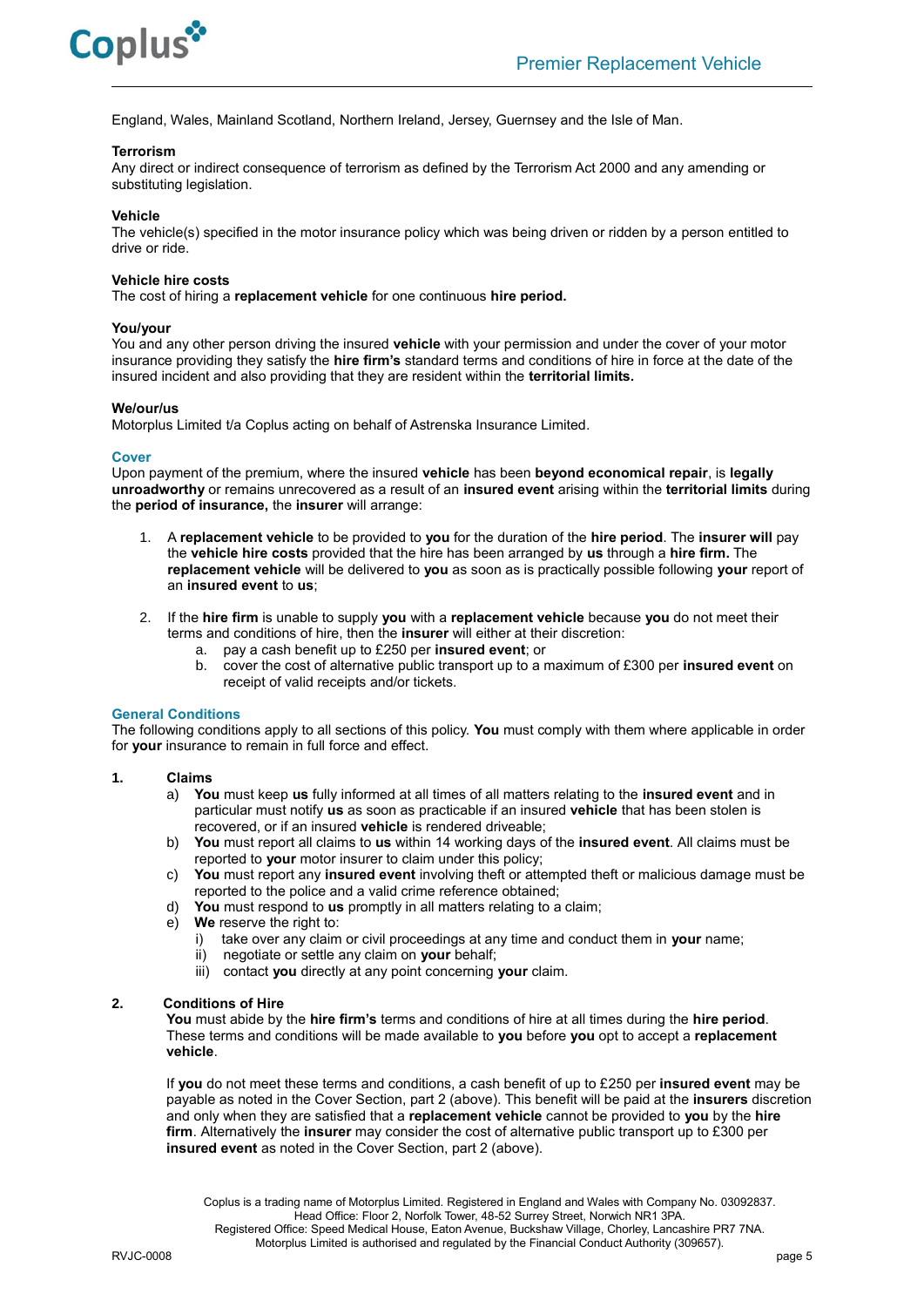

**You** will generally be required to return the **replacement vehicle** at the end of the **hire period** to an agreed location and with a full tank of fuel, unless the **hire firm** agree otherwise.

**You** will be required to present the following documents to the **hire** company:

- a. Valid motor insurance policy documents including a current certificate of motor insurance if **you**  are arranging **your** own insurance;
- b. Driving licence photocards and licence summaries/unique codes (obtainable from the DVLA for yourself and any other insured drivers **you** wish to drive the **replacement vehicle**.)
- c. Proof of address/residency, such as a recent utility bill.

If **you** do not provide these documents and, if applicable, a crime reference number **you** will not be provided with a **replacement vehicle** and **your** claim will not be covered under this policy.

**You** must pay the insurance excess arising on any claim relating to the **replacement vehicle** which arises within the **hire period** or pay a collision damage waiver. Full details of this will be made available before hire commences.

## **3. Cancellation**

If **you** decide that for any reason, this policy does not meet **your** insurance needs then please return it to **your** insurance broker within 14 days from the day of purchase or the day on which **you** receive **your** policy documentation, whichever is the later. On the condition that no claims have been made or are pending, **we** will then refund **your** premium in full.

**You** may cancel the insurance cover after 14 days by informing **your** insurance broker, however no refund of premium will be payable.

The **insurer** shall not be bound to accept renewal of any insurance and may at any time cancel any insurance document by giving 30 days' notice in writing where there is a valid reason for doing so. A cancellation letter will be sent to **you** at **your** last known address. Valid reasons may include but are not limited to:

- a) Where the **insurer** reasonably suspects fraud
- b) Non-payment of premium
- c) Threatening and abusive behaviour
- d) Non-compliance with policy terms and conditions
- e) **You** have not taken reasonable care to provide accurate and complete answers to the questions **we** or **your** insurance broker ask.

If the **insurer** cancels the policy and/or any additional covers **you** will receive a refund of any premiums **you** have paid for the cancelled cover, less a proportionate deduction for the time the **insurer** has provided cover.

Where the **insurer's** investigations provide evidence of fraud or misrepresentation, the **insurer** may cancel the policy immediately and backdate the cancellation to the date of the fraud or the date when **you** provided **us** with incomplete or inaccurate information. This may result in **your** policy being cancelled from the date **you** originally took it out and the **insurer** will be entitled to keep the premium.

If **your** policy is cancelled because of fraud or misrepresentation, this may affect **your** eligibility for insurance with the **insurer**, as well as other insurers, in the future.

#### **4. Arbitration Clause**

If there is a dispute between **you** and **us**, or **you** and the **insurer**, which arises from this insurance, **you** can make a complaint to **us** in accordance with the complaints process. If **we**, or the **insurer**, are not able to resolve the matter satisfactorily and the matter can be dealt with by the Financial Ombudsman Service, **you** can ask them to arbitrate in the matter.

If the matter cannot be dealt with by the Financial Ombudsman Service, it can be referred to arbitration by a single arbitrator who will be agreed by both **you** and **us**. The arbitration shall be in accordance with the Arbitration Act 1996 and will be binding on both parties. The costs of the arbitration shall be at the discretion of the arbitrator.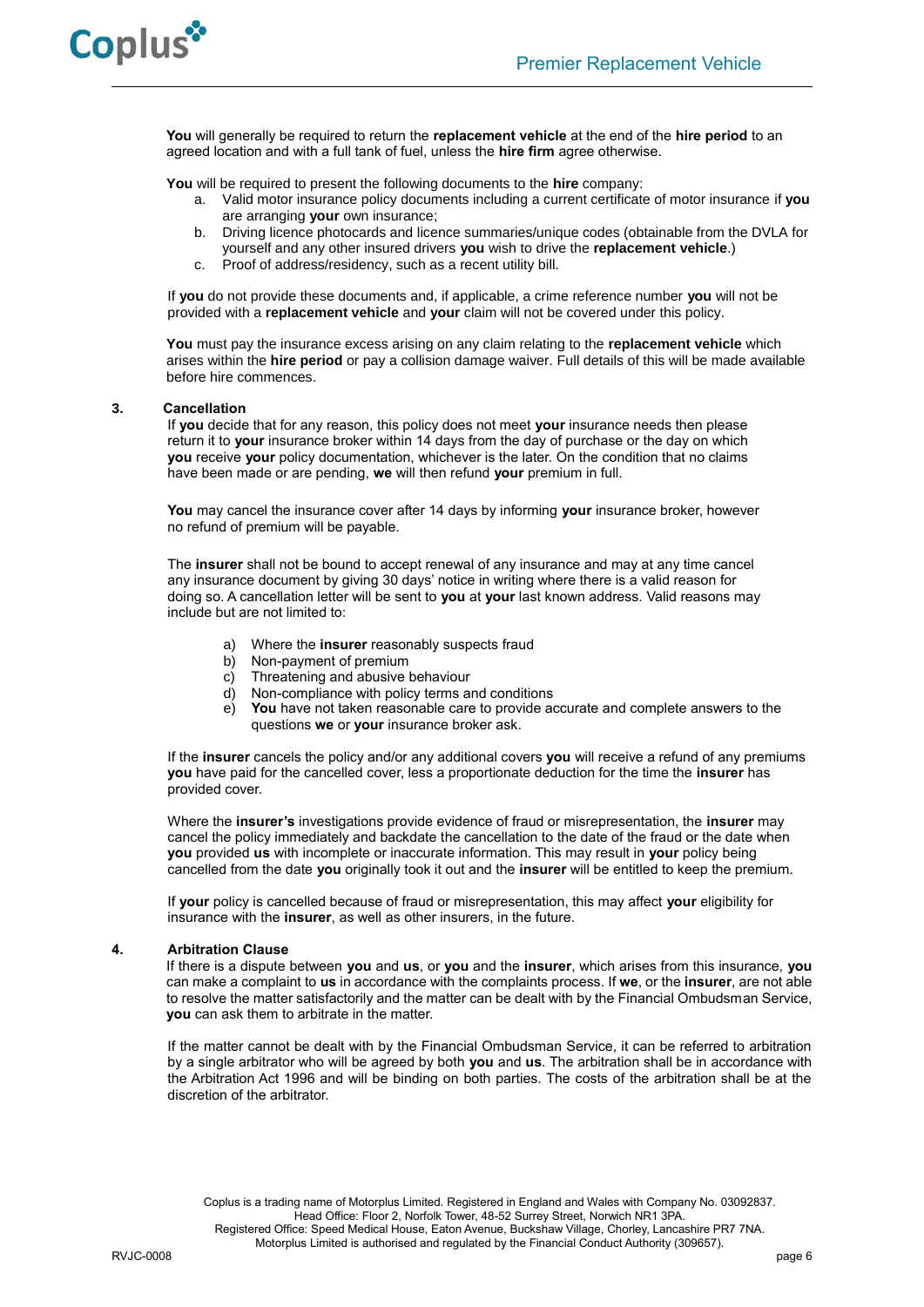

## **5. Fraudulent Claims**

**You** must not act in a fraudulent way. If **you** or anyone acting for **you**:

- fails to reveal or hides a fact likely to influence whether **we** accept **your** proposal, **your** renewal, or any adjustment to **your** policy;
- fails to reveal or hides a fact likely to influence the cover **we** provide;
- makes a statement to **us** or anyone acting on **our** behalf, knowing the statement to be false;
- sends **us** or anyone acting on **our** behalf a document, knowing the document to be forged or false;
- makes a claim under the policy, knowing the claim to be false or fraudulent in any way; or
- makes a claim for any loss or damage **you** caused deliberately or with **your** knowledge.

If **your** claim is in any way dishonest or exaggerated then **we** will not pay any benefit under this policy or return any premium to **you** and **we** may cancel **your** policy immediately and backdate the cancellation to the date of the fraudulent claim. **We** may also take legal action against **you** and inform the appropriate authorities.

## **6. Statutory Regulations**

In all matters relating to the performance of this insurance contract, it is the responsibility of both **you** and **us** that **we** both respectively comply with all Acts of Parliament and with all orders, regulations and bylaws made with statutory authority by Government Departments or by local or other authorities. The cost of meeting the requirements of this clause will be payable by **you** and **us** in **our** own rights respectively.

## **7. Severability Clause**

If any term of this contract of insurance is to any extent invalid, illegal or incapable of being enforced, such term will be excluded to the extent of such invalidity, illegality or unenforceability; all other terms will remain in full force and effect.

## **8. Acts of Parliament**

All references to Acts of Parliament in this policy shall include the equivalent laws in Scotland, Northern Ireland, the Isle of Man and the Channel Islands and shall include any subsequent amendments, reenactments or regulations.

## **General Exclusions**

The following exclusions apply to all sections of this insurance contract:

- 1. Any claim that arises as a result of a deliberate action by **you** or anybody associated with **you**;
- 2. An **insured event** involving theft or attempted theft, malicious damage and/or vandalism to **your vehicle** which has not been reported to the police and a valid crime reference obtained
- 3. The i**nsurer** will not pay **vehicle hire costs** or any alternative cash or transport costs benefits for claims arising out or more than two insured incidents in any one **period of insurance**.
- 4. The **insurer** will not be able to supply a **replacement vehicle** to any person who does not meet the **hire firm's** standard terms and conditions of hire in force at the date that the insured incident reported to **us**. In this case, **we** may consider providing an alternative cash benefit or paying alternative public transport costs as per the Cover Section part 2 above.
- 5.The **insurer** will not supply a **replacement vehicle** if **your vehicle** is a taxi or private hire **vehicle**, or if **you** are a self-drive hire operator.
- 6. If **you** are a motor trader, the **insurer** will only provide a **replacement vehicle** if it is to be used solely for **your** own personal use;
- 7. The **insurer** will not supply a **replacement vehicle** where it is to be used for racing, rallies or competitions;
- 8. The **insurer** will not supply a **replacement vehicle** where there is any allegation that the **insured event** had occurred after **you** had consumed alcohol or illegal drugs;
- 9. The **insurer** will not supply a **replacement vehicle** where at the time of the **insured event**, the **vehicle** was:
	-
	- a) not roadworthy;<br>b) not covered by not covered by a valid, current MOT certificate (where this was required at the time);
	- c) not covered by a valid, current operator's licence (where this was required at the time);
	- d) being used without compulsory insurance being in place in accordance with the Road Traffic Act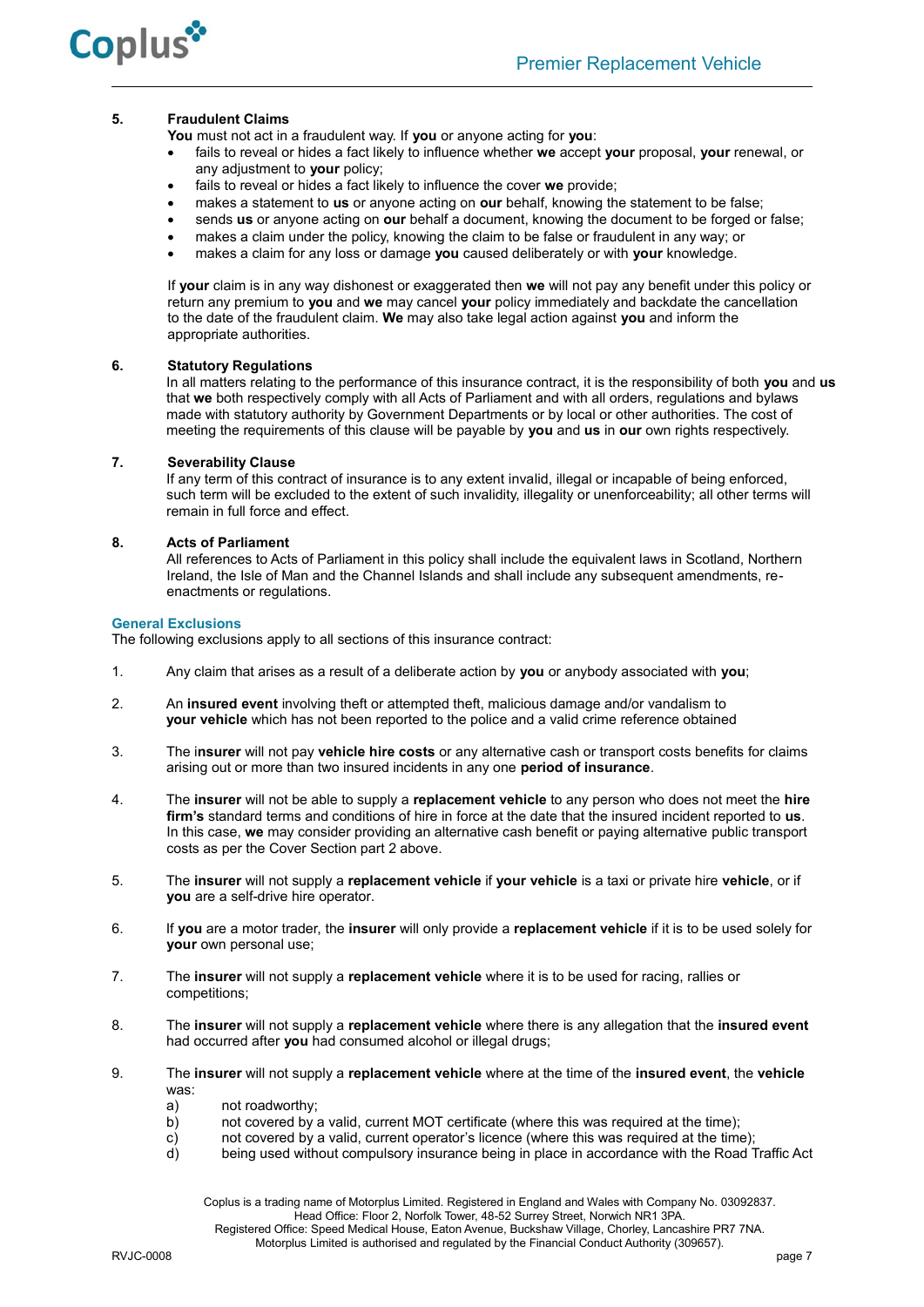

1988;

- a) Being driven by somebody that did not possess a valid, current, full driving licence (or where appropriate, a provisional licence);
- 10. The **insurer** will not pay costs incurred for the purchasing of a collision damage waiver from the **hire firm**, or in the event of **you** being involved in an accident whilst driving the **replacement vehicle**, the cost of any excess imposed by the **hire firm** in the event that **you** have not purchased a collision damage waiver;
- 11. The **insurer** reserves the right to recover **vehicle hire costs** from **you** during any period after the **hire period** if:
	- a. **you** receive a settlement prior to the expiry of the **hire period**; or
	- b. **your hire period** ends early but it was discovered that the **vehicle** was driveable and **you** didn't inform **us**.
- 12. Any claim for a **replacement vehicle** which is covered under any other policy, or any claim that would have been covered by another policy, if this **replacement vehicle** policy did not exist.
- 13. Any claims made in respect of alternative public transport costs without valid receipts or tickets and prior authorisation by the **insurer**.
- 14. Any direct or indirect consequence of:
	- Irradiation, or contamination by nuclear material; or
	- The radioactive, toxic, explosive or other hazardous or contaminating properties of any radioactive matter; or
	- Any device or weapon which employs atomic or nuclear fission or fusion or other comparable reaction or radioactive force or matter.
- 15. Loss or damage caused by war, invasion, foreign enemy hostilities (whether war is declared or not), civil war, **terrorism**, rebellion, revolution, military force or coup, or confiscation, nationalisation, requisition, destruction of or damage to property by or under the order of any government, local or public authority.
- 16. Any consequence, howsoever caused, including but not limited to Computer Virus in Electronic Data being lost, destroyed, distorted, altered or otherwise corrupted.

For the purposes of this policy, Electronic Data shall mean facts, concepts and information stored to form useable for communications, interpretations, or processing by electronic or electromechanical data processing or other electronically controlled hardware, software and other coded instructions for the processing and manipulation of data, or the direction and manipulation of such hardware.

For the purposes of this policy, Computer Virus shall mean a set of corrupting, harmful, or otherwise unauthorised instructions or code, whether these have been introduced maliciously or otherwise, and multiply themselves through a computer system or network of whatsoever nature.

## **Astrenska Privacy Notice**

## **How we use the information about you**

As your insurer and a data controller, we collect and process information about you so that we can provide you with the products and services you have requested. We also receive personal information from your agent on a regular basis while your policy is still live. This will include your name, address, risk details and other information which is necessary for us to:

- Meet our contractual obligations to you;
- issue you this insurance policy;
- deal with any claims or requests for assistance that you may have

• service your policy (including claims and policy administration, payments and other transactions); and, detect, investigate and prevent activities which may be illegal or could result in your policy being cancelled or treated as if it never existed;

• protect our legitimate interests

In order to administer your policy and deal with any claims, your information may be shared with trusted third parties. This will include members of The Collinson Group, contractors, investigators, crime prevention organisations and claims management organisations where they provide administration and management support on our behalf. Some of these companies are based outside of the European Union where different data privacy laws apply. Wherever possible, we will have strict contractual terms in place to make sure that your information remains safe and secure.

We will not share your information with anyone else unless you agree to this, or we are required to do this by our regulators (e.g. the Financial Conduct Authority) or other authorities.